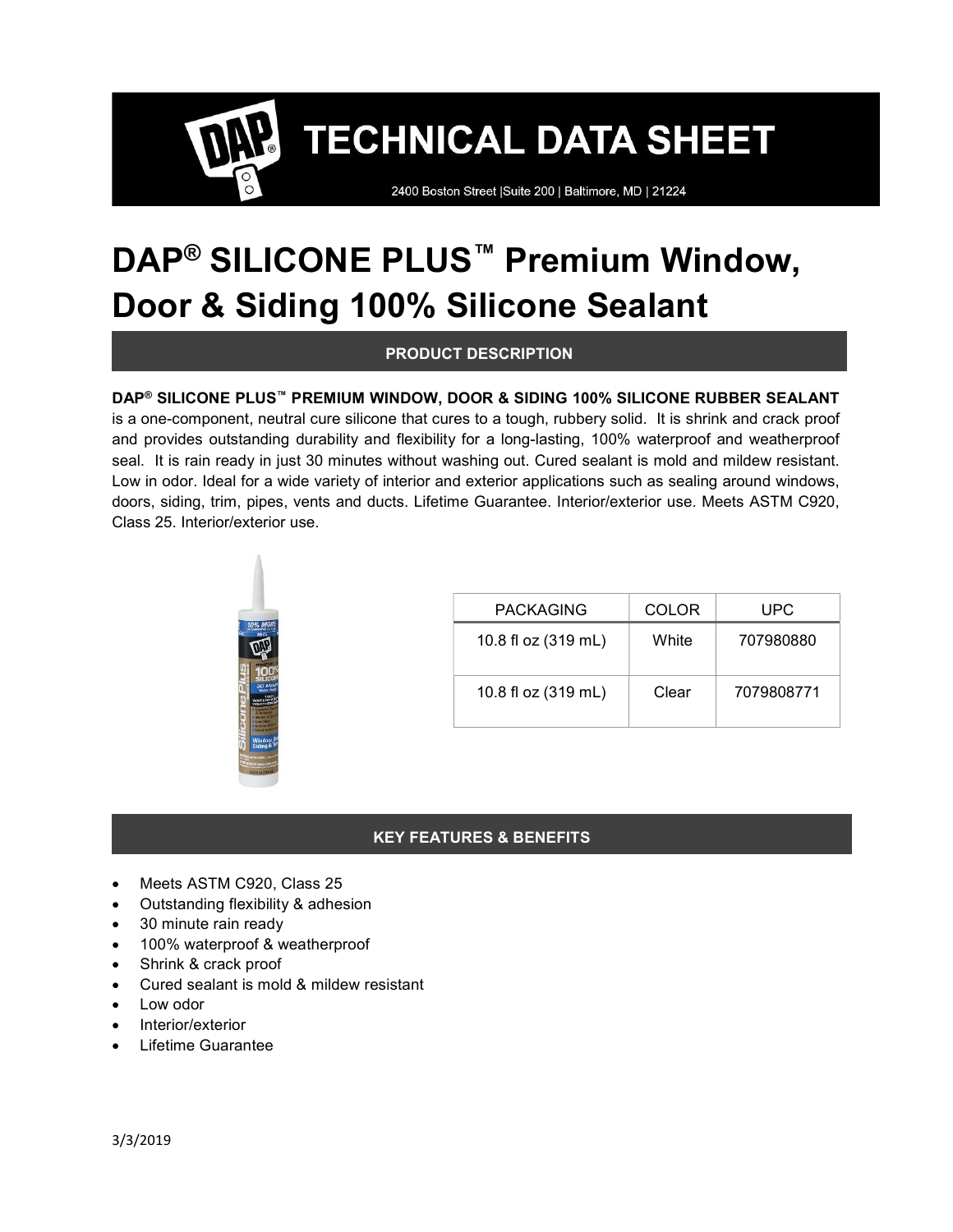2400 Boston Street | Suite 200 | Baltimore, MD | 21224

## SUGGESTED USES

#### USE FOR CAULKING AND SEALING:

- Windows
- Doors
- Siding
- Trim
- **Gutters**
- Flashing

#### ADHERES TO:

- Wood painted & unpainted
- Glass
- Ceramic
- Porcelain
- Vinyl
- Most plastics (PVC, ABS)
- Aluminum
- Vents
- Pipes
- Corner joints
- Above ground foundations
- Most metals
- Drywall
- Plaster
- Composite materials
- Fiber cement board
- Fiberglass
- Most common building materials

## FOR BEST RESULTS

- Application temperature range is between -35°F and 120°F.
- Joint width should not exceed  $\frac{1}{2}$ ". If joint depth exceeds  $\frac{1}{2}$ ", use foam backer rod.
- Allow 24 hours for sealant to fully cure. Sealant will not cure in totally confined spaces.
- Not recommended for filling butt joints, surface defects, tuck pointing, structural glazing, continuous underwater use, high temperature surfaces, or surface defects.
- Not recommended on surfaces that might bleed oils, plasticizers or solvents. Best adhesion and compatibility are not achieved with substrates made of methylmethacrylate, polycarbonate, polypropylene, polyethylene or polytetrafluoroethylene. Evaluate such substrates before using sealant.
- Not paintable. Paint substrate surface before applying sealant.
- Store below 80°F in dry place for optimal shelf life.

## APPLICATION

#### Surface Preparation

Surface must be clean, dry, structurally sound and free of old caulk, dirt, dust & other foreign material.

#### Product Application

- 1. Cut nozzle at a 45° angle to desired bead size.
- 2. Puncture inner foil seal.
- 3. Load cartridge into caulk gun.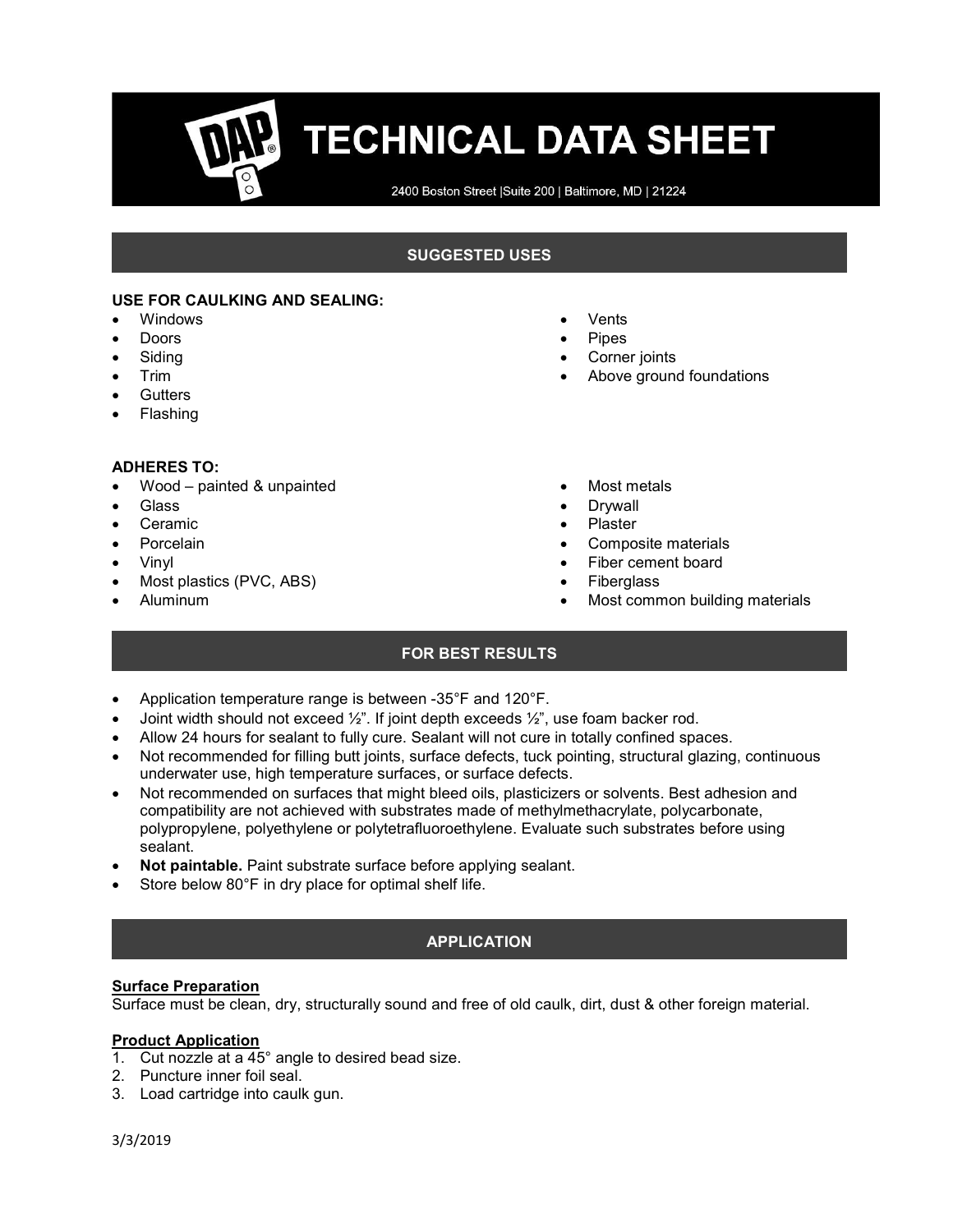2400 Boston Street | Suite 200 | Baltimore, MD | 21224

- 4. Fill gap or crack with sealant.
- 5. If necessary, tool or smooth the bead of sealant with a finishing tool before the sealant skins over.
- 6. At 73°F & 50% relative humidity, sealant is water resistant at 30 minutes & reaches full cure in 24 hours. Low humidity may slow cure.
- 7. Clean up excess uncured sealant from surface and tools with mineral spirits. Scrape or cut away excess cured sealant. Do not use mineral spirits to clean hands or skin. Wash hands or skin with soap and water.
- 8. Sealant is not paintable. Paint surfaces prior to applying sealant.
- 9. Reseal cartridge for storage and reuse.

## TYPICAL PHYSICAL & CHEMICAL PROPERTIES

| <b>Typical Uncured Physical Properties</b>  |                                       |  |
|---------------------------------------------|---------------------------------------|--|
| Appearance/Consistency                      | Smooth, gunnable paste                |  |
| <b>Base Polymer</b>                         | Silicone rubber                       |  |
| Filler                                      | Not applicable                        |  |
| Volatile                                    | Not applicable                        |  |
| Weight % Solids                             | $>97\%$                               |  |
| Density (Ibs per gallon)                    | 8.7                                   |  |
| Odor                                        | Very mild                             |  |
| <b>Flash Point</b>                          | $>212$ °F                             |  |
| Freeze Thaw Stability (ASTM C1183)          | Will not freeze                       |  |
| <b>Shelf Life</b>                           | 24 months                             |  |
| Coverage                                    | 59 linear feet at 3/16" diameter bead |  |
|                                             |                                       |  |
| <b>Typical Application Properties</b>       |                                       |  |
| <b>Application Temperature Range</b>        | -35°F to 120°F                        |  |
| Tooling Time (Working Time)                 | 10-15 minutes                         |  |
| <b>Tack Free Time</b>                       | 50 minutes                            |  |
| <b>Full Cure Time</b>                       | 24 hours                              |  |
| <b>Return to Service Time</b>               | 30 minutes                            |  |
| Vertical Sag (ASTM D2202)                   | 0.05"                                 |  |
|                                             |                                       |  |
| <b>Typical Cured Performance Properties</b> |                                       |  |
| Service Temperature Range                   | -40 $\degree$ F to 300 $\degree$ F    |  |
| Water Ready Time                            | 30 minutes                            |  |